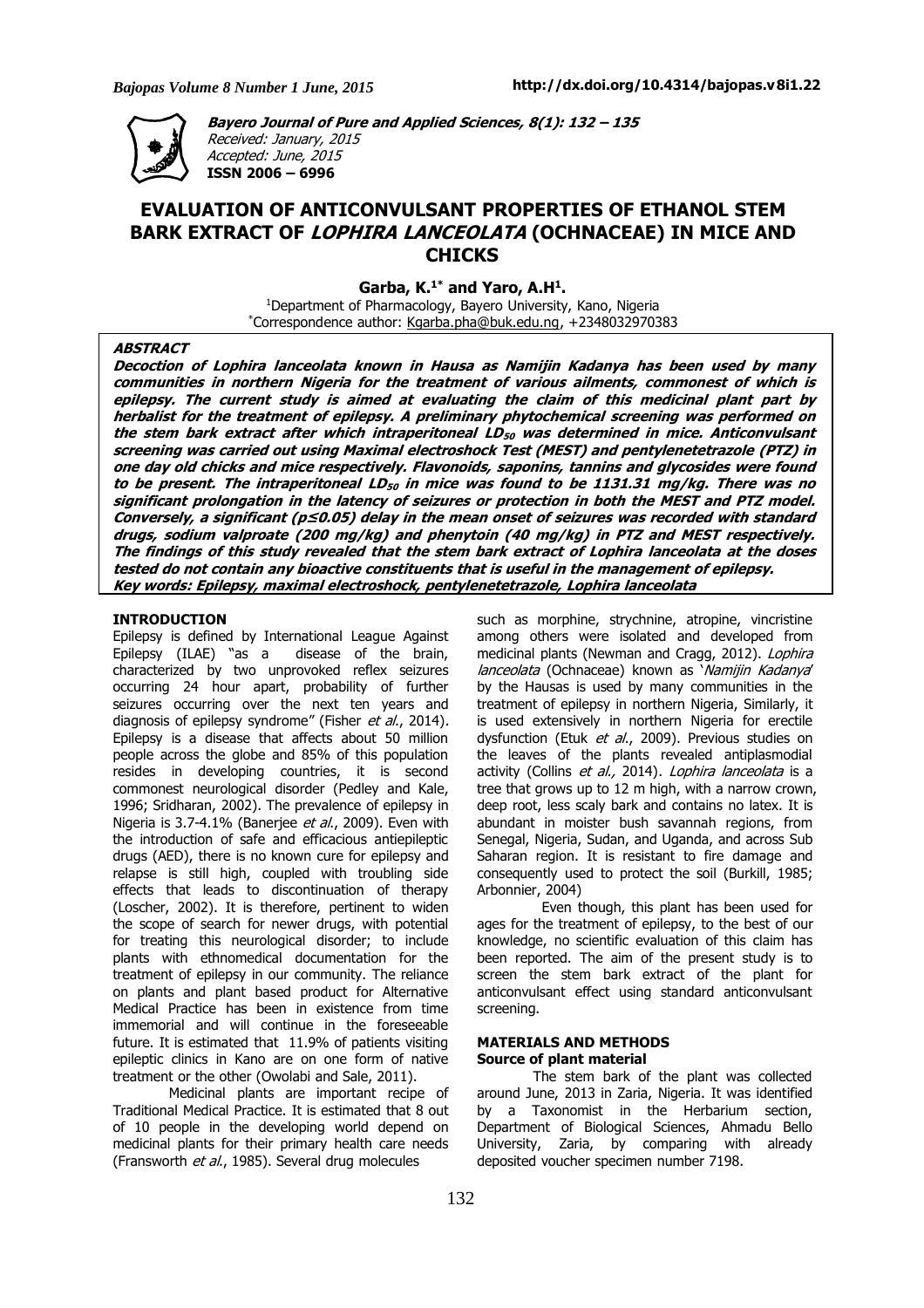#### **Preparation of the plant material**

The stem bark was cleaned, cut into smaller size and air dried at room temperature. The material was then milled into powder using pestle and mortar. Extraction was carried out by cold maceration where 1.1 kg of the powder was dissolved in 4.2 L of 70%v/v ethanol for 3 days with occasional shaking using glass stirrer. The resultant mixture was filtered using Whatman filter paper (No. 1) and the filtrate was concentrated to dryness in vacuo at 40<sup>o</sup>C using rotary evaporator.

#### **Animals**

Swiss albino mice (18-32g) of either sex were obtained from the Animal Facility Centre (AFC) Department of Pharmacology, Bayero, University, Kano, Nigeria, while day old cockerels were obtained from National Animal Production Institute of Nigeria (NAPRI), Zaria, Nigeria. Animals were maintained in a well ventilated room and fed with standard feeds and water provided ad libitum. We certify that all experiments were carried out in accordance with the National Institute of Health Guidelines for the Care and Use of Laboratory Animals {NIH Publications No.80-23} revised in 1996. All efforts were made to minimize the number of mice and chicks used and their suffering.

#### **Phytochemical screening**

The phytochemical screening was performed on the dried stem bark extract of Lophira lanceolata using standard procedure (Trease and Evans, 1997).

# **Acute toxicity testing**

The intraperitoneal LD<sub>50</sub> was determined in mice. The study was carried out in two phases. In the first phase, nine mice of either sex were randomly divided into three groups of three mice each and were administered 10, 100 and 1,000 mg/kg of the extract intraperitonially. Mice were observed for signs and symptoms of toxicity including death over a period of 24 hours. In the second phase of the study, 200, 400, 800 and 1600 mg/kg body weight of the extracts were given to four different groups of one mouse each intraperitonially  $(i, p)$  based on the result of the first phase. The  $LD_{50}$  was estimated by calculating the geometric mean of the lowest dose that caused death (1/1) and the highest dose that animal survived (0/1) (Lorke, 1983).

# **Pentylenetetrazole induced seizures in mice**

Animals were divided into five groups of six mice each. Group 1 received normal saline (10 ml/kg), group 2, 3 and 4 received the extract at the doses of 85, 170 and 340 mg/kg of body weight respectively, while group 5 received standard drug sodium valproate at a dose of 200 mg/kg intraperitonially. Thirty minutes later, mice in the groups received 100 mg/kg PTZ subcutaneously  $(CD_{100})$ . Animals were observed for the presence or absence of threshold seizures (an episode of clonic spasm of at least 5 second duration), mean onset of convulsion, quantal protection and percent protection, number of convulsions and time to death according to the method of (Swinyard et al. 1989).

#### **Maximal Electro Shock Test in chicks**

The apparatus used was Ugo Basile Electroconvulsive Machine (Model 7801) with corneal electrodes placed on the upper eyelid of the chicks after dipping them in normal saline. The current, shock duration, pulse width and frequency were set and maintained at 80 mA, 0.6 sec, 0.6 ms and 100 pulses per second respectively. Fifty day old cockerels were grouped into five groups of ten chicks each. Group 1 was pretreated with normal saline (10 ml/kg  $i.p.$ ), group 2, 3 and 4 were administered with extract at doses of 85, 170, 340 mg/kg body weight intraperitonielly, while group 5 was treated with phenytoin sodium 20 mg/kg body weight intraperitonielly. Thirty minutes post treatment, electroshock was administered to each animal to induce convulsion. Results were recorded as either positive or negative depending on whether tonic hind limb extension (THLE) was produced. The time of recovery of convulsed chicks were recorded and the percentage of convulsed animals calculated percentage of convulsed animals calculated (Swinyard and Kupferberg, 1985).

#### **Strychnine-induced seizures in mice**

Mice were grouped into 5 groups of 6 mice each. Group 1 received 10 ml/kg of normal saline, group 2, 3 and 4 were administered with the extract at doses of 85, 170 and 340 mg/kg body weight respectively while group 5 received phenobarbitone at a dose of 30 mg/kg body weight intraperitonielly. Thirty minutes later, mice were administered 1.2 mg/kg body weight of strychnine subcutaneously and observed for incidence of convulsions. Prevention of tonic hind limb extensor jerk was considered as protection against seizures induced by strychnine (Lehmann et al., 1988).

#### **Picrotoxin induced seizures in mice**

Thirty mice were grouped into five each consisting of six mice. The mice in first group received normal saline (10 ml/kg), the second, third and fourth groups were injected with the extract at doses of 85, 170 and 340 mg/kg body weight respectively. The fifth group received phenobarbitone 30 mg/kg body weight, all via intraperitoneal route. Thirty minutes later, mice in all the groups were given picrotoxin subcutaneously 5 mg/kg. They were then observed for hind limb tonic extension over 30 minutes period. Absence of tonic hind limb extension or prolongation of the latency of the hind limb tonic extension was considered as an indication for anticonvulsant activity (Salih and Mustafa, 2008).

#### **Statistical analysis**

Results were expressed as Mean ± Standard Error of Mean (SEM). Statistical analysis was done by Analysis of Variance (ANOVA), a Dunnett's post hoc test was done, when statistically significant result was obtained with ANOVA. Values of p≤ 0.05 were considered significant. SPSS version 20 was used for the analysis.

# **RESULTS**

#### **Phytochemical studies**

Preliminary phytochemical screening of the stem bark extract of *Lophira lanceolata* revealed the presence of flavonoids, tannins, saponins and glycosides (Table 1).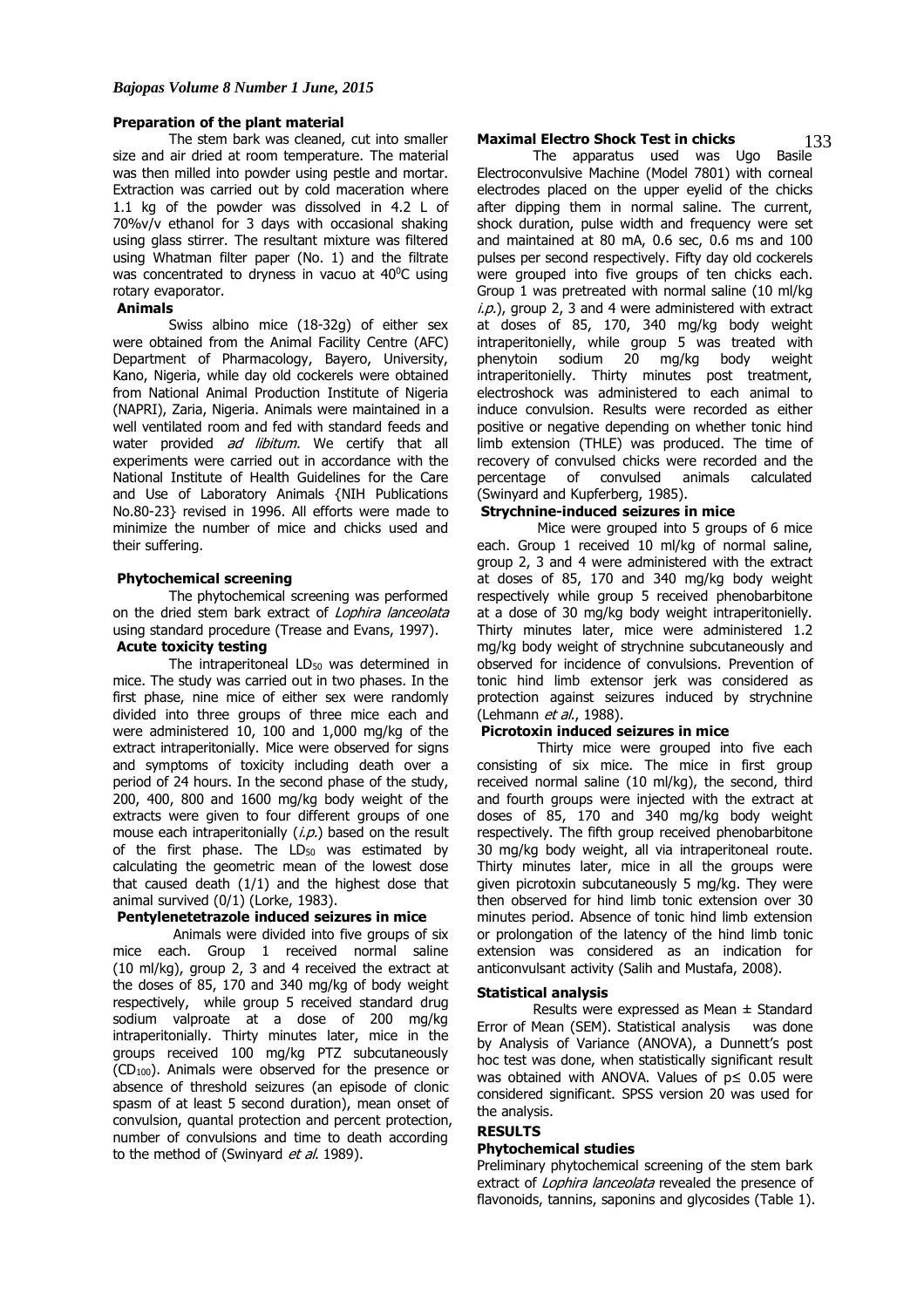#### **Acute toxicity test**

The intraperitoneal  $LD_{50}$  was calculated to be 1131.31 mg/kg in mice. Decreased in physical activity was noted in the mice before death.

# **Anticonvulsant studies**

The ethanol extract of Lophira lanceolata at all doses tested (85, 170 and 340 mg/kg) do not have any effect on mean onset of convulsion, mean number of clonic spasm and time to death. However, sodium valproate (200 mg/kg) significantly (P≤ 0.05) delayed the mean onset of convulsion induced by PTZ when compared with normal saline treated group (Table 2).

The ethanol stem bark extract of Lophira lanceolata had no effect on the mean recovery time of convulsed animals after maximal electroshock at all the tested doses (85, 170 and 340 mg/kg) when compared with normal saline treated group. Conversely, phenytoin a standard drug at a dose of 40 mg/kg significantly (p≤0.05) protected all the animals from tonic hind limb extension induced by MEST (Table 3).

**TABLE 1: Phytotochemical constituents of ethanol stem bark extracts of Lophira lanceolata Constituents Inference**

| <b>Flavonoids</b>         |                       |                 |  |  |  |  |  |
|---------------------------|-----------------------|-----------------|--|--|--|--|--|
| а. –                      | Sulphuric acid test   |                 |  |  |  |  |  |
| h.                        | Lead acetate test     | +               |  |  |  |  |  |
|                           | c. Shinoda test       | $\pm$           |  |  |  |  |  |
| Tannins                   |                       |                 |  |  |  |  |  |
|                           | a. General test       | $\pm$           |  |  |  |  |  |
| h.                        | Ferric chloride test  | $\pm$           |  |  |  |  |  |
|                           | c. Phlobatannins      | $\div$          |  |  |  |  |  |
| Saponins                  |                       |                 |  |  |  |  |  |
|                           | a. Frothing test      | $\pm$           |  |  |  |  |  |
| Alkaloids                 |                       |                 |  |  |  |  |  |
|                           | a. Dragendorff's test |                 |  |  |  |  |  |
|                           | b. Mayer's test       |                 |  |  |  |  |  |
|                           | c. Wagner's test      |                 |  |  |  |  |  |
| Glycosides                |                       |                 |  |  |  |  |  |
| a. Salkowski's test       | +                     |                 |  |  |  |  |  |
| b. Keller-Kelliani's test | $\,{}^+$              |                 |  |  |  |  |  |
| Steroids/terpenoids       |                       |                 |  |  |  |  |  |
|                           | Lieberman<br>a.       | <b>Burchard</b> |  |  |  |  |  |
|                           | test                  |                 |  |  |  |  |  |
| <b>Anthraquinones</b>     |                       |                 |  |  |  |  |  |
|                           |                       |                 |  |  |  |  |  |

Key: + present, - absent

### **Table 2: Effect of ethanol stem bark extract of Lophira lanceolata on PTZ induced Seizures in Mice**

| <b>Treatment</b> | <b>Dose</b><br>(mg/kg) | Mean<br>onset<br>οf<br>seizures (min) | No.<br>Mean<br>clonic spasm | of Quantal<br>protection | <b>Time to Death</b><br>(Min) |
|------------------|------------------------|---------------------------------------|-----------------------------|--------------------------|-------------------------------|
| N/Saline         | 10ml/kg                | $5.00 \pm 0.73$                       | $2.83 \pm 0.40$             | 0/6                      | $10.60 \pm 2.66$              |
| Sodium           | 200                    | $11.50 \pm 1.43$ <sup>*</sup>         | $1.16 \pm 0.16$             | 0/6                      | 14.00±3.79                    |
| Valproate        |                        |                                       |                             |                          |                               |
| LL 85            | 85                     | $7.67 \pm 1.73$                       | $2.16 \pm 0.53$             | 0/6                      | $8.67 \pm 1.33$               |
| LL 170           | 170                    | $8.17 \pm 1.83$                       | $1.50 \pm 0.54$             | 0/6                      | $9.17 \pm 1.42$               |
| LL340            | 340                    | $6.33 \pm 1.48$                       | $1.16 \pm 0.40$             | 0/6                      | $8.25 \pm 0.85$               |
| __               | .                      |                                       | .                           | .                        |                               |

Data presented as Mean  $\pm$  SEM, n=6, LL = *Lophira lanceolata*, \* P leq 0.05, one way ANOVA.

| <b>Treatment</b> | <b>Dose</b>         | <b>Mean recovery</b><br>time (Min) | <b>Quantal</b><br>protection | % Protection |
|------------------|---------------------|------------------------------------|------------------------------|--------------|
| Normal Saline    | 10 <sub>m</sub> /kq | $5.44 \pm 0.89$                    | 1/10                         | 10.00        |
| Phenytoin        | 40                  | ۰                                  | 10/10                        | 100          |
| LL 85            | 85                  | $7.60 \pm 1.21$                    | 0/10                         | 0.00         |
| LL 170           | 170                 | $6.10 \pm 0.56$                    | 0/10                         | 0.00         |
| LL 340           | 340                 | $8.60 \pm 1.62$                    | 0/10                         | 0.00         |

Data presented as Mean  $\pm$  SEM, n=10, LL= *Lophira lanceolata*, one way ANOVA,  $-$  = no convulsion

#### **DISCUSSION**

The intraperitoneal  $LD_{50}$  value of the stem bark extracts of *Lophira lanceolata* was calculated to be 1131.13 mg/kg which suggested that the extract is relatively safe (Lorke, 1983). Furthermore, the doses employed in this studies, is less than one third of the  $LD_{50}$  value which is adjudged to be safe for pharmacological experiments. The extracts neither offer any protection against picrotoxin induced seizures nor prolong the latency of convulsion. This clearly, demonstrated that it is